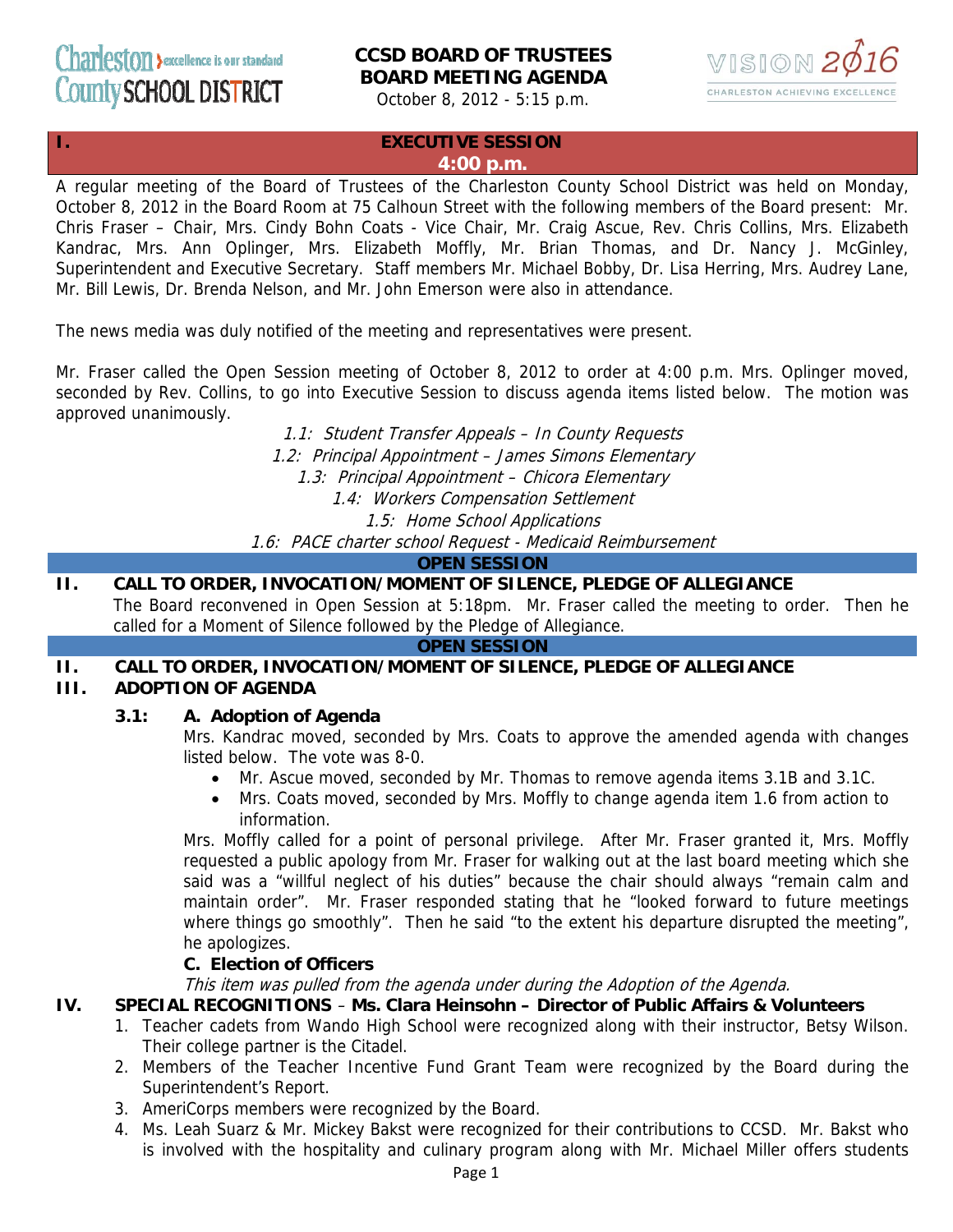that successfully complete the program an opportunity to serve in the restaurant environment.

5. CCSD employees were recognized by the board for becoming authorized facilitators of the *Darkness* to Light program. Over 1500 CCSD employees were trained.

# **V. SUPERINTENDENT'S REPORT**

A summary of Dr. McGinley's report follows:

- Candice Bates Quinn, the elementary guidance director, was recognized for leading the Darkness Light initiative
- The End of Course Exam results received late last week shows CCSD out-scored the state average in every End of Course (EOC) subject and had the highest percentage increase in students passing biology among neighboring districts. This is great news for everyone, particularly middle and high school principals. This confirms that an increasing number of CCSD students are excelling in the rigorous coursework required by the state.
- On September 27<sup>th</sup> the U.S. Department of Education awarded CCSD the Teacher Incentive Fund Grant (TIF) which is a very competitive totaling \$8.8 million for the first two years with a possible total of \$23.7 million over five years. CCSD was one of 35 districts chosen out of a pool of 120 applicants. It's no secret that academic progress like CCSD's jump in SAT scores, improvements on PASS scores and End of Course exams is a direct result of great principals and teachers. These funds will enable the district to make good on the promise made to teachers over two years ago about creating a balanced and fair value-added compensation system. Staff will make a full report on this grant tonight during the CAE Update. Staff Members Mrs. Melissa Matarazzo, the project director, was recognized in her absence, along with other staff members, Mrs. Lori Bates, Mr. Bill Briggman, Mr. Kevin Eakes, Ms. Sarah Earle, Mr. John Emerson, Mrs. Christine File, Mrs. Anita Huggins, Mrs. Audrey Lane, Ms. Kathleen Magliacane, Dr. Laura Donnelly, Mr. Alan Milburne, Ms. Melissa Parrish, Ms. Linda Paine, Ms. Helen Plexico, Ms. Christine Ryan, Ms. Terri Shannon, and Ms. Latisha Vaughn-Brandon for their work on the TIF grant.
- CCSD was one of 11 districts selected nationally by Project RED, an organization dedicated to 1-to-1 technology implementation research. Project RED will provide guidance and collaboration opportunities in hope of becoming a national model and leader in 1:1 technology implementation. This is another great partnership that directly supports Vision 2016.
- Tomorrow at 7:00 a.m. the superintendent will join 1000 community leaders and clergies from across the county at the annual prayer breakfast at the North Charleston Coliseum. The breakfast is sponsored by Mr. Jerry Young, chair of the "Be a Mentor Program".
- The district continues to do a "low cost/no cost" communication through Face Book and Twitter or follow superintendent by sending a text to her at "40404" then type FOLLOW CCSD SUPT. It is s great way to stay connected and get instant information on the superintendent's meetings or visit to schools or

Mrs. Kandrac inquired about statistics for students that took the End of Course exams statistics and posting of board meeting notices in the local newspaper.

Mr. Fraser recognized and thanked Board Member Ann Oplinger for her four years of service on the board since she is scheduled to call in for the next board meeting.

# **VI. VISITORS, PUBLIC COMMUNICATIONS**

1. Mr. Tony Lewis expressed concerns about the "deplorable condition of Burke's football field". He shared information from conversations he had with CCSD staff and the Mayor of Charleston. He urged the board to address the issue related to the deplorable condition of the Stoney Field facility.

Mrs. Kandrac asked Dr. McGinley who owned Stoney Field. Dr. McGinley said the City of Charleston and many of the issues mentioned had already been addressed. Burke uses the facility CCSD has invested \$100,000 or more into it to fix up the stands and other areas a couple years ago. The Memorandum of Agreement the district has with the City says they will maintain the facility. However, when it was brought to the district's attention that the locker rooms were not being maintained, CCSD staff met with the City's recreation department staff a week ago and issues Mr. Lewis mentioned have been addressed.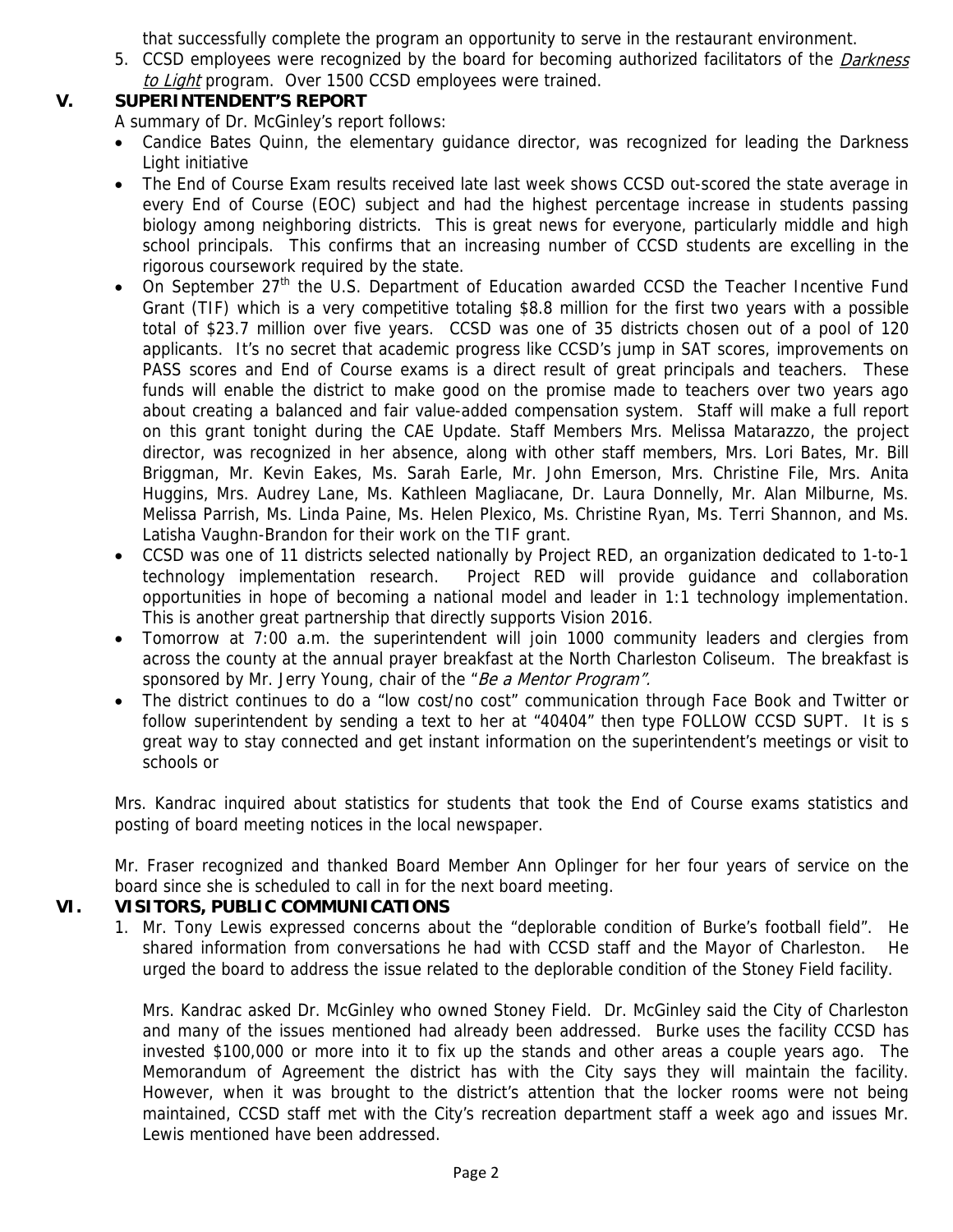- 2. Mr. Arthur Lawrence shared pictures of restrooms at Stoney Field. He spoke of having a conversation with someone in the district regarding Stoney Field and said while the facility is being used by the district; the City owns the facility but is not maintaining it. He urged the district to bring the facility up to standards.
- 3. Mr. Edward Jones also expressed concerns about the Stoney Field facility. He urged the school district to help with the situation.

Mrs. Moffly said the issue is ongoing and is one the district needs to address and support. Then she suggested the district consider taking over Stoney Field and possibly consider a property exchange with the City. Mr. Fraser agreed that something needs to be done to address the issue and he has had conversations with the City regarding the same.

# **VII. APPROVAL OF MINUTES/EXECUTIVE SESSION AGENDA ITEMS**

### **7.1: Open Session Minutes of September 24, 2012**

Mrs. Moffly moved, seconded by Mrs. Kandrac, to approve the Open Session Minutes of September 24, 2012 with corrections shown below. The board approved the motion. The vote was 7-1-0 (Oplinger abstained).

- Mrs. Coats noted the meeting was called to order by Mr. Fraser. She also said the blank left for an amount for agenda item 11.3 Memorandum of Understanding for Haut Gap and Parks and Recreation should be eliminated because it should not have a dollar amount.
- Mrs. Kandrac said her comments on page two during discussion of the accident should say she and other board members didn't receive the Friday Update from Mr. Sakran until Monday approximately 5:30-6:00pm. Also on page 3 before approval of minutes, Mrs. Kandrac and Mrs. Moffly expressed concerns about not hearing about the meeting with constituent board members earlier. On page 4 during discussion of agenda item 1.4 - Executive Director of Strategy and Communications, after (Kandrac opposed) the minutes should also say "Kandrac said she wanted to see the candidate's SAT scores and do administer a writing test". Page 8,  $4<sup>th</sup>$  paragraph he made a comment about locked doors and spoke with police students putting cell phones away and they said it was the duty of staff, not SROs. Also, on page 12 delete the word "not" in the sentence about board members attending conferences.
- Mrs. Moffly said she requested the board approved Ed Specs for approval of the 500 student enrollment or nothing for elementary schools. Page 5 Mrs. Moffly said struggling students need to be identified and worked with during the school day. On page 7 add the words "should have been" after the word recommendation in the second sentence. At the end of paragraph, should say "another unauthorized procurement issue". Mrs. Moffly said the last sentence on page 8 should be deleted because she didn't recall Rev. Collins suggesting that Mr. Fraser should leave the meeting if he didn't want to listen to additional questions and comments. She said Mr. Fraser opted to leave the meeting after Rev. Collins said the discussion could continue all night. When Mr. Ascue requested input from Rev. Collins, Mr. Fraser suggested it was a combination of all of the above.
- Also, Mrs. Moffly said on page 11 the  $7<sup>th</sup>$  paragraph summary says "in conclusion, she said someone was not doing their job". But it did not include the other part of her statement that "it made no sense to have building program without a capacity study".

### **7.2: Motions of Executive Session of October 8,2012**

The Board votes on Executive Session motions of October 8, 2012 are shown below.

### **1.1: Student Transfer Appeals – In County Requests**

- Mrs. Oplinger moved, seconded by Mr. Ascue to deny the request for student transfers A and C due to lack of space and approve B, D, E, & F. The motion failed 5-4 (Collins, Fraser, Kandrac, Moffly and Thomas opposed).
- Mrs. Moffly moved, seconded by Mrs. Kandrac to approve student transfer appeals A-G. The motion was approved 6-3 (Ascue, Coats and Oplinger opposed).
- **1.2: Principal Appointment James Simons Elementary Dr. Nancy J. McGinley**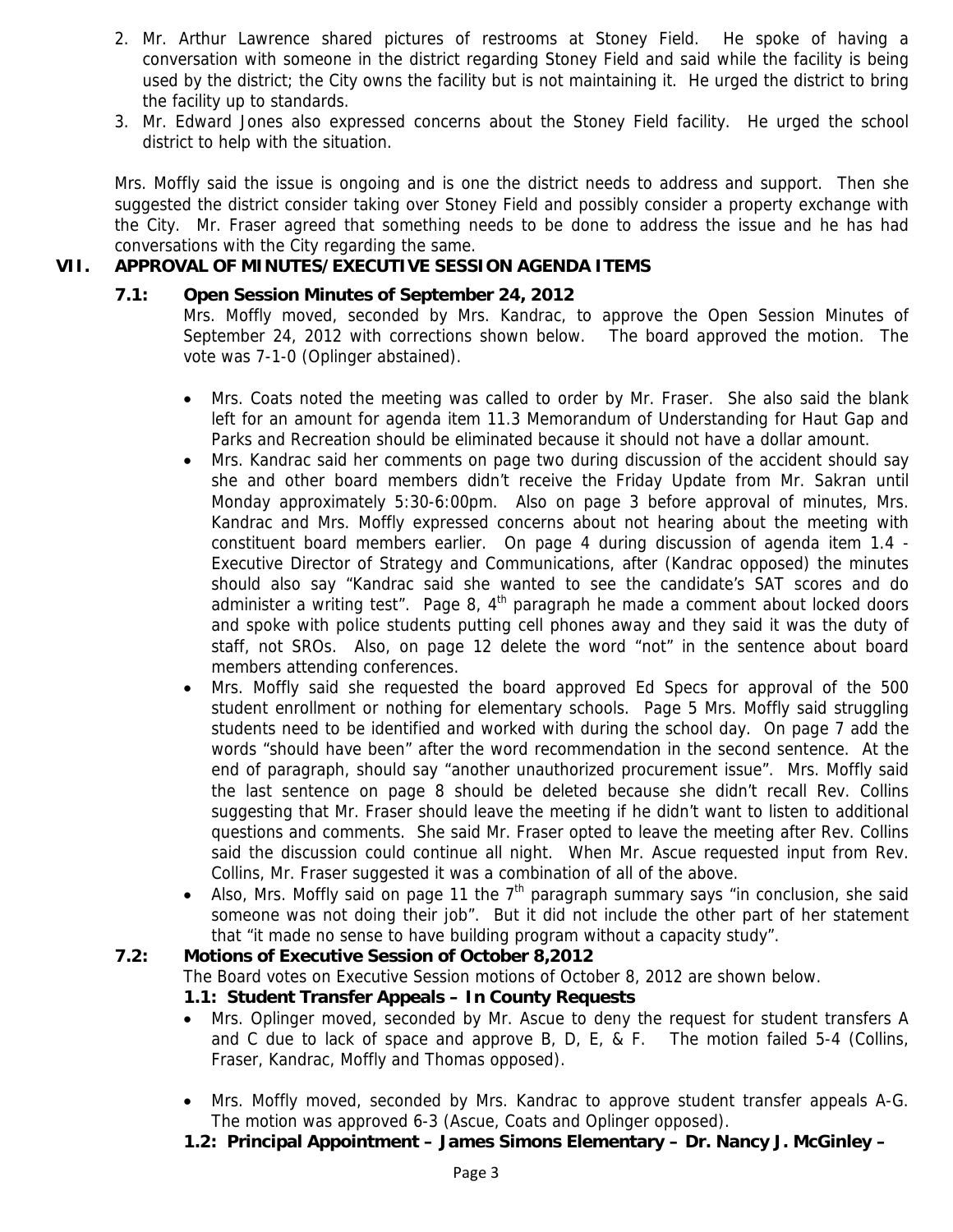# **Superintendent of Schools**

Rev. Collins moved, seconded by Mrs. Oplinger, approval of the recommendation to appoint Quenetta White as the principal of James Simons Elementary. The vote was 8-0.

#### **1.3: Principal Appointment – Chicora Elementary – Dr. Nancy J. McGinley – Superintendent of Schools**

Mrs. Coats moved, seconded by Mrs. Oplinger, approval of the recommendation to appoint Brian Agnew as the principal of Chicora Elementary. The vote was 8-0.

## **1.4: Workers Compensation Settlement – Mr. Michael Bobby – Chief Financial & Operations Officer**

Mrs. Moffly moved, seconded by Mrs. Kandrac approval of a recommendation for a Workers' Compensation Settlement. The vote was 5-3 (Collins, Kandrac and Thomas opposed).

Mr. Thomas moved in Executive Session, seconded by Mrs. Kandrac, offered another alternate motion for full exposure of the settlement as a clincher settlement. During Open Session, Mr. Thomas motioned to withdraw this motion. However, Mrs. Kandrac called for a point of order insisting the board vote on the item since she did not support Mr. Thomas' request to withdraw the motion. After a brief discussion, Mr. Thomas agreed. The vote was 4-4 (Collins, Kandrac Moffly and Thomas supported the motion).

## **1.5: Home School Applications**

Mrs. Moffly moved, seconded by Mrs. Coats, to approve the Home School Applications. The vote was 8-0.

## **1.6: PACE charter school Request - Medicaid Reimbursement – Mr. John Emerson, General Counsel**

The Board received information on the PACE Charter School Medicaid Reimbursement Request in Executive Session. However, no action was taken.

## **7.3: A. Financial Minutes of September 24,2012**

Mrs. Coats moved, seconded by Mr. Thomas approval of the Financial Minutes of September 24, 2012. The vote was 8-0.

Mrs. Kandrac said the total amount was not included in item 10.1B of the board minutes.

### **B. Updates - Financial Minutes of July 23 and August 27,2012**

The Board received updated Financial Minutes for July 23 and August 27, 2012 as information.

# **VIII. CAE UPDATE**

## **8.1: Teacher Incentive Fund (TIF) Grant Briefing – Ms. Alicia Kokkinis – Grants Support Officer**

- Mrs. Audrey Lane Deputy for Human Capital presented the Teacher Incentive Fund Grant. She credited Mrs. Matarazzo and Mrs. Alicia Kokkinis for leading the effort to secure the TIF grant. The district makes a concerted effort to apply for grants that align with district goals. The TIF is closely aligns with the district's Vision 2016 goals. A summary follows:
- The Teachers Outstanding Performance (TOPs) program recognition began in 2008 and the Teacher and Leader Development Cycle ran from 2009 – 2012.
- \$23.7M over 5 years; largest grant awarded to CCSD
- Grant Funding is allocated for:
	- o Project management for grant implementation
	- o National expertise to develop value-added system
	- o Compensation for effective teachers & school leaders
	- o Career ladder (promotions) for effective teachers & school leaders
	- o 14 high potential schools in rural Hollywood and urban North Charleston.
		- **Schools Involved** : *Rural Feeder Pattern* Baptist Hill Middle-High, Blaney Elementary, Jane Edwards Elementary, Ellington Elementary, Minnie Hughes Elementary; Urban Feeder Pattern North Charleston High, Military Magnet Academy, Morningside Middle, Burns Elementary, Hursey Elementary, North Charleston Elementary, Pinehurst Elementary, Midland Park Primary, Dunston Primary.
- CCSD TIF Timeline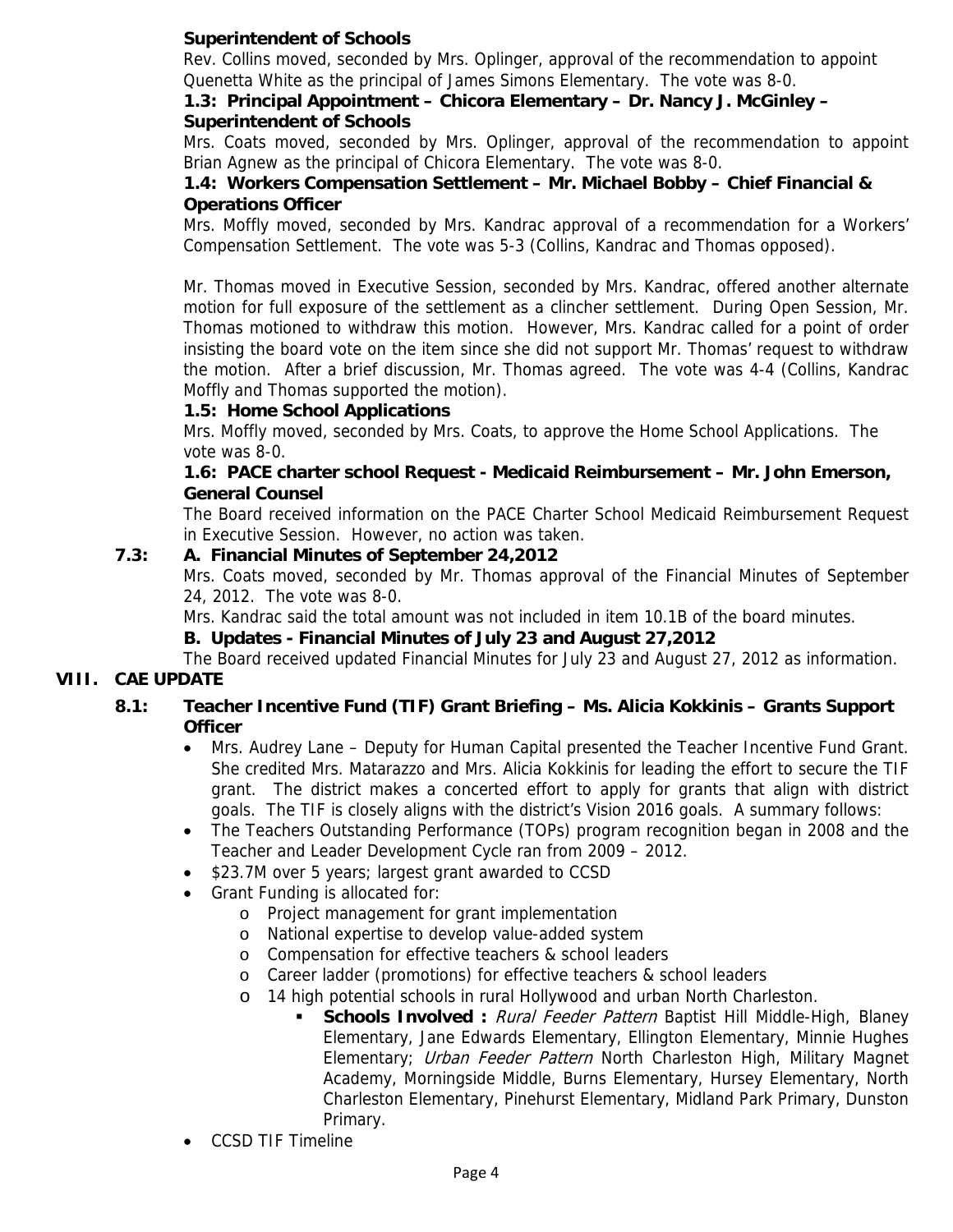- o 2012-13: Planning Year
- o Create, design, and plan for implementation of new evaluation system
- o 2013-14:
- o Pilot evaluation system in **14 schools**
- o 2014-15:
- o Award performance-based bonus compensation in **14 schools**
- o Implement evaluation system in **all CCSD schools**
- o 2015-16:
- o Pilot new salary structure in **14 schools**
- o 2016-17:
- o Implement new salary structure in **all CCSD schools**
- This is the planning year. Staff must develop a new evaluation system to implement in the district.
- In 2016-17 it is necessary for the district to change the salary structure in the district.
- The work focuses on student achievement by increasing educator effectiveness.

Rev. Collins asked if the grant funded additional Teacher Assistants in the classroom. Mrs. Lane said the grant funds are for teacher effectiveness. Grant information can be located on the district's website. Rev. Collins also asked about the new Personal Achievement Learning Management Systems (PALMS – CCSD's Human Capital Management System) and the advantages of having it. Mrs. Lane said once set up is done, teacher information will be readily available for all CCSD teachers and the district would be better able to make data driven decisions.

Dr. McGinley said TIF grants would help the district get the best teachers in schools where they are needed. The goal is to get people in those pilot schools to move students and close the achievement gap. Also she said grant enables district to bring in national experts. If not done well, it would drive teachers out of school where they are needed. She said the intent is to do it right in the 14 schools, then in other district schools.

Rev. Collins asked about compensation. Mrs. Lane said information was included in the board packet. She shared a list of schools in Hollywood and North Charleston.

Mrs. Moffly asked why St. James Santee and Lincoln were not included. Mrs. Lane said the Grants Officer, Mrs. Kokkinis advised staff to use areas where there are more students and teachers because it would be harder to test smaller areas. Mrs. Moffly suggested a rural area could possibly boost the district. Dr. McGinley said eventually the entire school district would be included. However, the ones selected are pilot program sites.

Mrs. Coats asked about the Charleston Promise Neighborhood (CPN) sites and performance based evaluations. Mrs. Lane said CPN teachers received bonuses at the beginning of this school year based of outcome of their performance for the previous school year. Mrs. Coats requested information on the status of teachers who reached or did not reach their goals. Mrs. Coats asked about the cost of bringing in someone to help with the TIF grant implementation and if staff would be hired for duration of grants. Mrs. Lane confirmed. Coats asked about measurement of goals and timeline for performance based salaries and how it aligned with the work the district is doing with the Studer Group. Mrs. Lane confirmed that the work aligns with what Studer is doing. Also, Mrs. Coats requested quarterly board updates on the TIF grant.

Mrs. Oplinger said she is delighted but not surprised about the grant because CCSD continues to perform nationally. She said other districts would export from CCSD.

Mrs. Kandrac said "nice job". Then she asked the number of pages of the grant. Mrs. Kokkinis said it was 60 pages  $+$  200 pages of attachments.